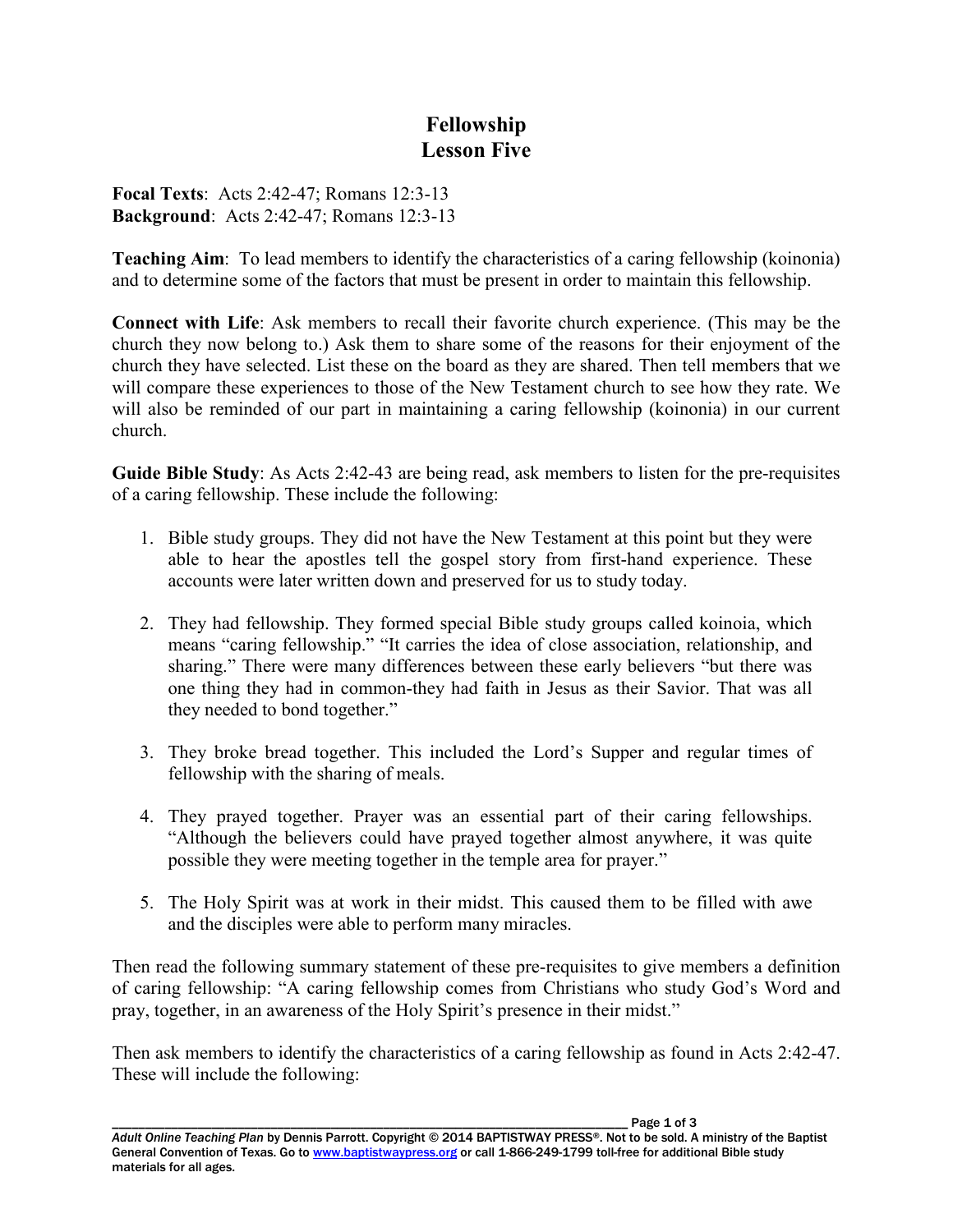- 1. They were together (44a). This means that they were in agreement as to their primary purpose as a church, which was evangelism. We know this because of 47b which says, "And the Lord added to their number daily (not "Sundaly") those who were being saved." Even though there was a tremendous emphasis upon taking care of one another, it was for the purpose of evangelism, not simply taking care of each other until Jesus comes. Others in the community were attracted to what they saw in this fellowship of believers.
- 2. They ministered to every one's needs (44b-45). Since many of these Christians had not planned to stay in Jerusalem this long, they had run out of resources. Everyone pooled their resources and shared equally with each other. "This community of believers demonstrated their unselfish love for one another by selling property and other belongings in order to meet the needs of those within the group." "In so doing, the early church became a living example of the ideal community God intended for his covenant people (Deut. 15:7-8)."
- 3. They had regular times of corporate worship (46a). While these caring fellowships met in homes, the church continued to have corporate times of worship in the temple, synagogues, and in public gathering places. "These were times of worshiping and honoring God."
- 4. They had regular times of fellowship (46b). It has been said that when Baptists meet, we eat. This was part of the times of fellowship of these early koinonias. "In individual homes, believers would have had more privacy in a relaxed setting and could indulge in longer conversations without being interrupted."
- 5. They experienced unity in their fellowship (47a). This time of unity was the result of a perfect community of believers practicing the characteristics of a koinonia. "At this early stage, the Christian community was marked by unity, generosity, and worship. Others in Jerusalem admired their behavior to the point that this new fellowship of believers was 'having favor with all the people', much as the young Jesus grew in favor with God and people."

Then ask members to identify ways that each of us can contribute to the unity of our caring fellowship as found in Romans 12:3-13. These will include the following:

- 1. Maintain a spirit of humility (12:3). "There is nothing more poisonous to fellowship among believers than pride. Paul cautioned the believers in Rome to see their worth through God's eyes according to the gift of faith that had been given them. "Having proper humility is a balancing act" between thinking too highly of yourself or too lowly of yourself.
- 2. Be part of the body of Christ (12:4-5). "The human body is a fitting analogy for how believers are to relate to each other. Just as the body consists of a variety of limbs, organs, and systems-all serving different gifts and functions that are vital functions-so

Page 2 of 3 *Adult Online Teaching Plan* by Dennis Parrott. Copyright © 2014 BAPTISTWAY PRESS®. Not to be sold. A ministry of the Baptist General Convention of Texas. Go to www.baptistwaypress.org or call 1-866-249-1799 toll-free for additional Bible study materials for all ages.